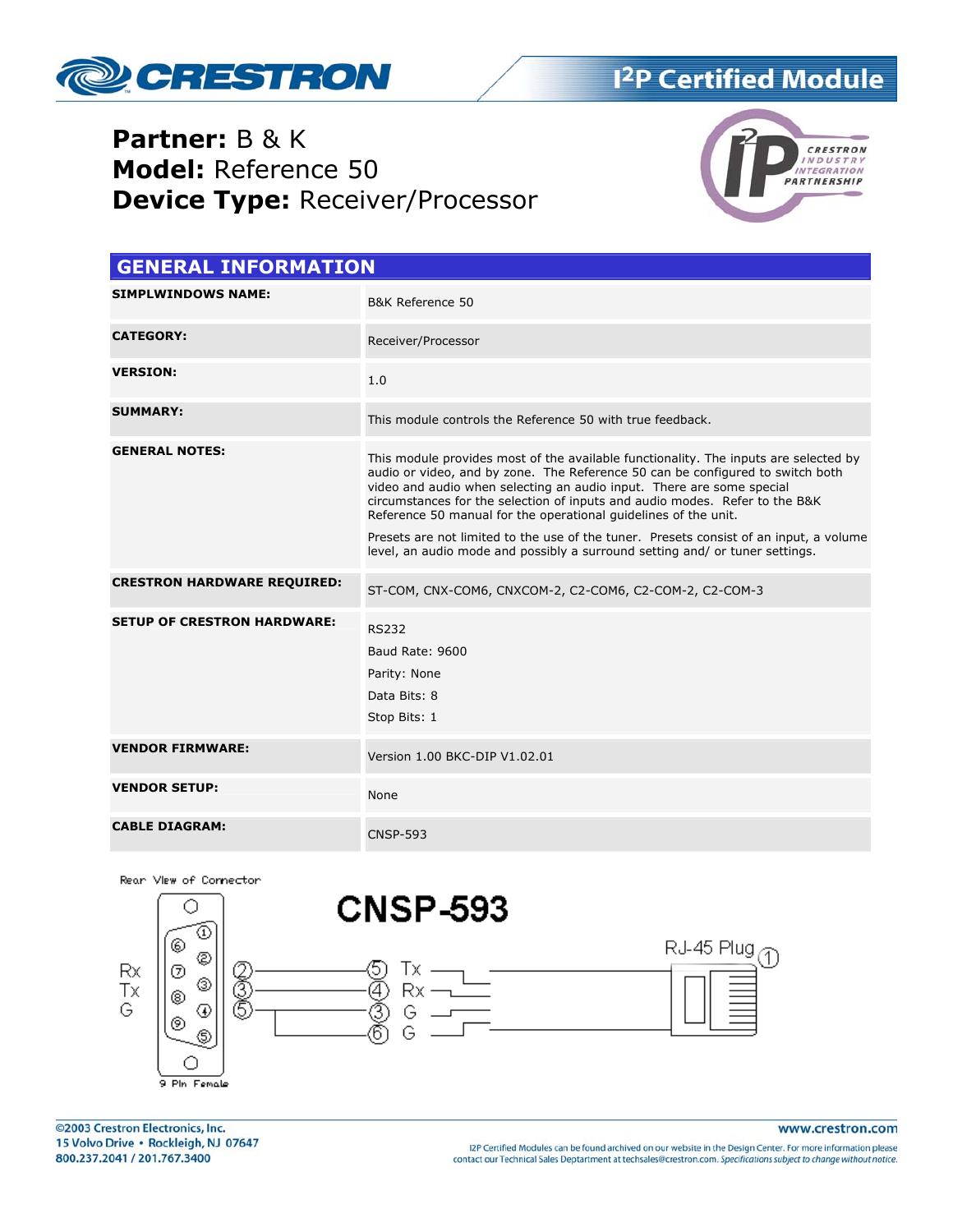

## **Partner:** B & K **Model:** Reference 50 **Device Type:** Receiver/Processor



#### **CONTROL:**

| Power_* _Zone_1       | D | Pulse to turn Zone 1 on or off.                               |
|-----------------------|---|---------------------------------------------------------------|
|                       |   |                                                               |
| Power_* _Zone_2       | D | Pulse to turn Zone 2 on or off.                               |
| Audio_Input_*_Zone_1  | D | Pulse to select an audio input for Zone 1.                    |
| Video_Input_*_Zone_1  | D | Pulse to select a video input for Zone 1.                     |
| Audio_Input_*_Zone_2  | D | Pulse to select an audio input for Zone 2.                    |
| Video_Input_*_Zone_2  | D | Pulse to select a video input for Zone 2.                     |
| $AM.*$                | D | Pulse to select an audio mode for Zone 1.                     |
| Surround_*            | D | Pulse to select a surround mode for Zone 1.                   |
| Volume_Up/Down_Zone_1 | D | Press and hold to adjust the volume for Zone 1.               |
| Volume_Mute_*_Zone_1  | D | Pulse to mute and unmute the volume in Zone 1.                |
| Volume_Up/Down_Zone_2 | D | Press and hold to adjust the volume for Zone 2.               |
| Volume_Mute_*_Zone_2  | D | Pulse to mute and unmute the volume in Zone 2.                |
| Tune_Up/Down          | D | Pulse or Press and hold to adjust the frequency of the tuner. |
| Tune_AM/FM            | D | Pulse to select a tuner band.                                 |
| Preset_*_Zone_1       | D | Pulse to select the desired preset for Zone 1.                |
| Preset_*_Zone_2       | D | Pulse to select the desired preset for Zone 2.                |
| From_Device\$         | S | Serial signal to be routed from a 2 way serial com port.      |

www.crestron.com

I2P Certified Modules can be found archived on our website in the Design Center. For more information please<br>contact our Technical Sales Deptartment at techsales@crestron.com. Specifications subject to change without notic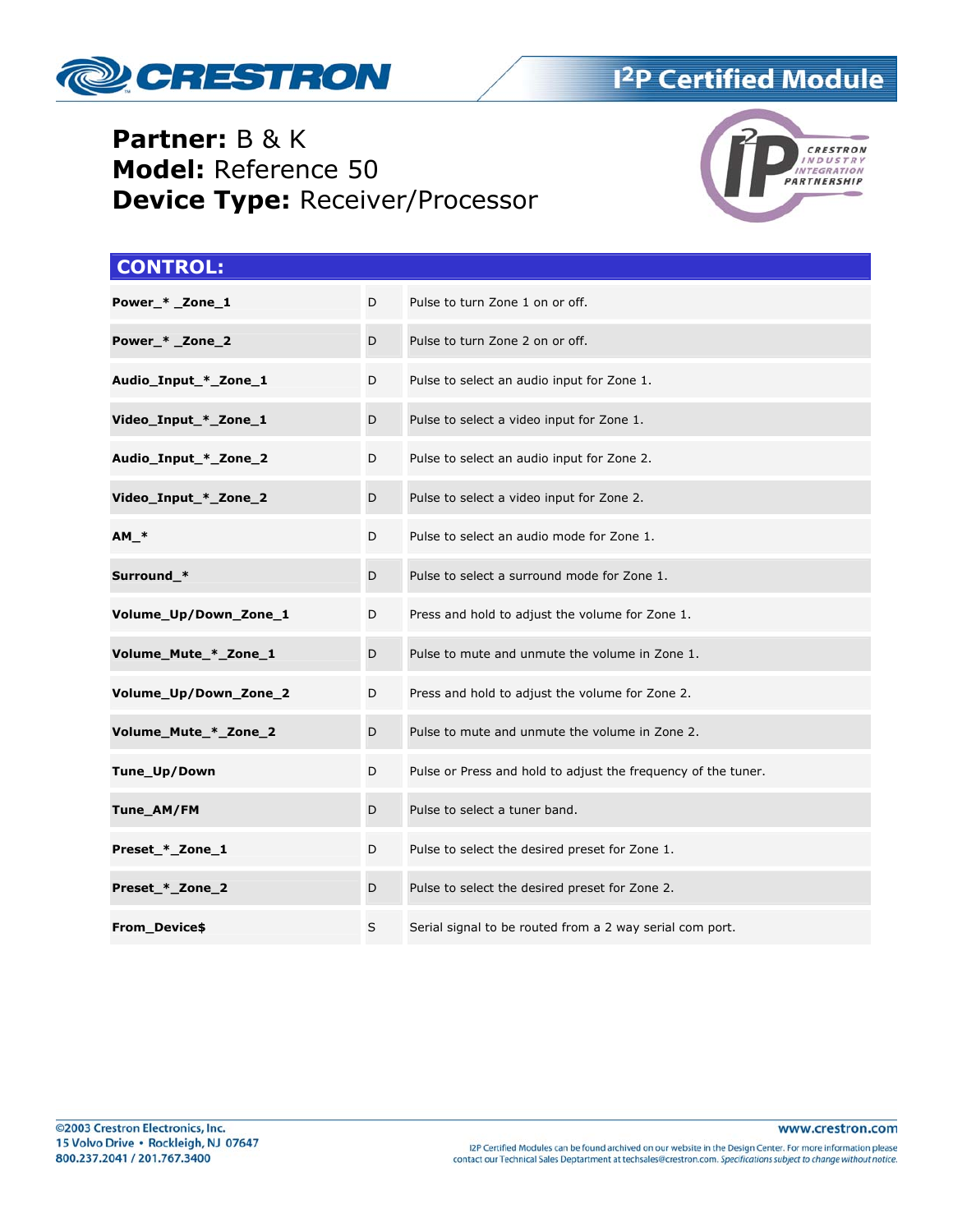

## **Partner: B & K** Model: Reference 50 **Device Type: Receiver/Processor**



| <b>FEEDBACK:</b>        |   |                                                                                                                                                                                         |
|-------------------------|---|-----------------------------------------------------------------------------------------------------------------------------------------------------------------------------------------|
| Power_*_Zone_1_Fb       | D | High or Low to indicate Zone 1's current power state.                                                                                                                                   |
| Power_*_Zone_2_Fb       | D | High or Low to indicate Zone 2's current power state.                                                                                                                                   |
| Audio_Input_*_Zone_1_Fb | D | High to indicate the current audio input selected in Zone 1.                                                                                                                            |
| Video_Input_*_Zone_1_Fb | D | High to indicate the current video input selected in Zone 1.                                                                                                                            |
| Audio_Input_*_Zone_2_Fb | D | High to indicate the current audio input selected in Zone 2.                                                                                                                            |
| Video_Input_*_Zone_2_Fb | D | High to indicate the current video input selected in Zone 2.                                                                                                                            |
| $AM_*F$                 | D | High to indicate the current audio mode selected in Zone 1.                                                                                                                             |
| Surround_*_Fb           | D | High to indicate the current surround mode selected in Zone 1.                                                                                                                          |
| Volume_Zone_1_Bar       | A | Analog feedback to indicate the volume level for Zone 1. This would normally<br>be routed to a bar graph.                                                                               |
| Volume_Mute_*_Zone_1_Fb | D | High or Low to indicate the volume's current mute state in Zone 1.                                                                                                                      |
| Volume_Zone_2_Bar       | Α | Analog feedback to indicate the volume level for Zone 2. This would normally<br>be routed to a bar graph.                                                                               |
| Volume_Mute_*_Zone_2_Fb | D | High or Low to indicate the volume's current mute state in Zone 2.                                                                                                                      |
| <b>AM_Station_Fb</b>    | A | Analog feedback to indicate the current AM frequency. This would normally<br>be routed to a digital guage.                                                                              |
| <b>FM_Station_Fb</b>    | A | Analog feedback to indicate the current FM frequency. This would normally be<br>routed to a digital guage.                                                                              |
| Tune_*_Fb               | D | High to indicate the current tuner band selected.                                                                                                                                       |
| Speaker_Mode_*_Fb       | D | High to indicate the current speaker configuration selected.                                                                                                                            |
| Input_*_Name\$          | S | Serial signals that can be routed to touchpanel buttons to use the naming<br>capabilities of the Reference 50. This is the text that is entered into the B&K<br>using the set up menus. |
| To Device\$             | S | Serial signal to be routed to a 2 way serial com port.                                                                                                                                  |

www.crestron.com

I2P Certified Modules can be found archived on our website in the Design Center. For more information please<br>contact our Technical Sales Deptartment at techsales@crestron.com. Specifications subject to change without notic